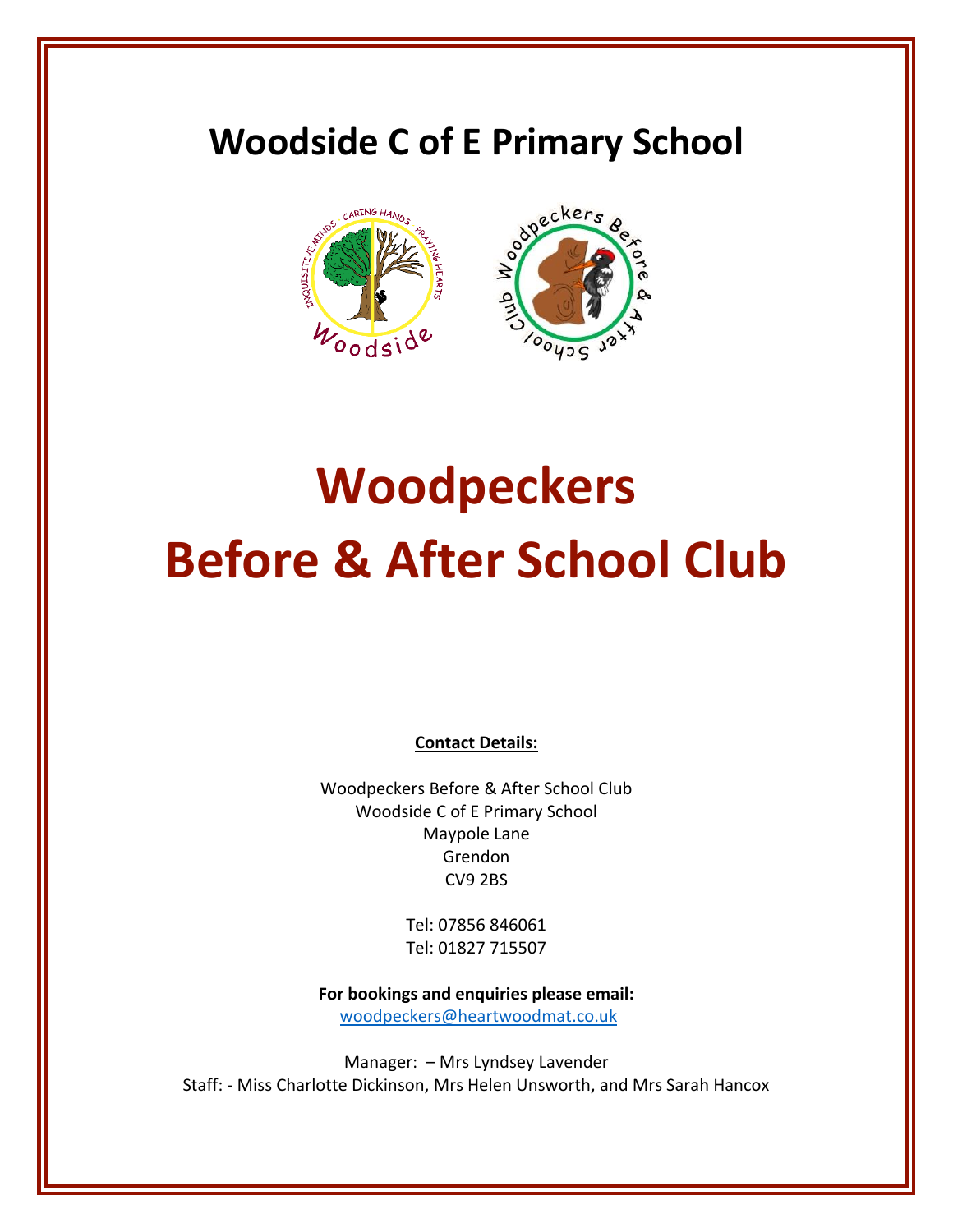## **Woodpeckers Before & After School Club**

*Our Woodpeckers club offers wrap around care, before and after school for the children of Woodside Primary School during term time.*

#### *Our Club Aims to:*

- Provide a safe, happy, warm, and stimulating environment for all children to play, learn and develop freely.
- Help children to develop responsibility for themselves and their actions and to become competent, confident, independent, and co-operative individuals.
- Encourage children to have a positive attitude and respect for themselves and other people.
- Promote a positive relationship with parents/carers and work in partnership with them to provide high quality play and care for their children.

#### *Our Club is committed to providing:*

- Activities that are interesting, educational, stimulating, safe and fun.
- Activities that promote each child's all round (social, physical, moral, and intellectual) development.
- Access to a variety of indoor and outdoor facilities and equipment under safe and supervised conditions.
- Areas to read, complete homework, play sports and socialise in a safe happy environment which is inclusive and free from discrimination.

### **Safeguarding children at Woodpeckers**

#### *Our Designated Safeguarding Champions at Woodpeckers are:*

*Mrs Lyndsey Lavender- Woodpeckers Manager and Miss Charlotte Dickinson- Woodpeckers Assistant*

*If you have any concerns about the safety and welfare of your child, please speak to one of the Woodpeckers Safeguarding Champions or contact Mrs Johnson-Headteacher- Designated Safeguarding Lead for the School and Woodpeckers*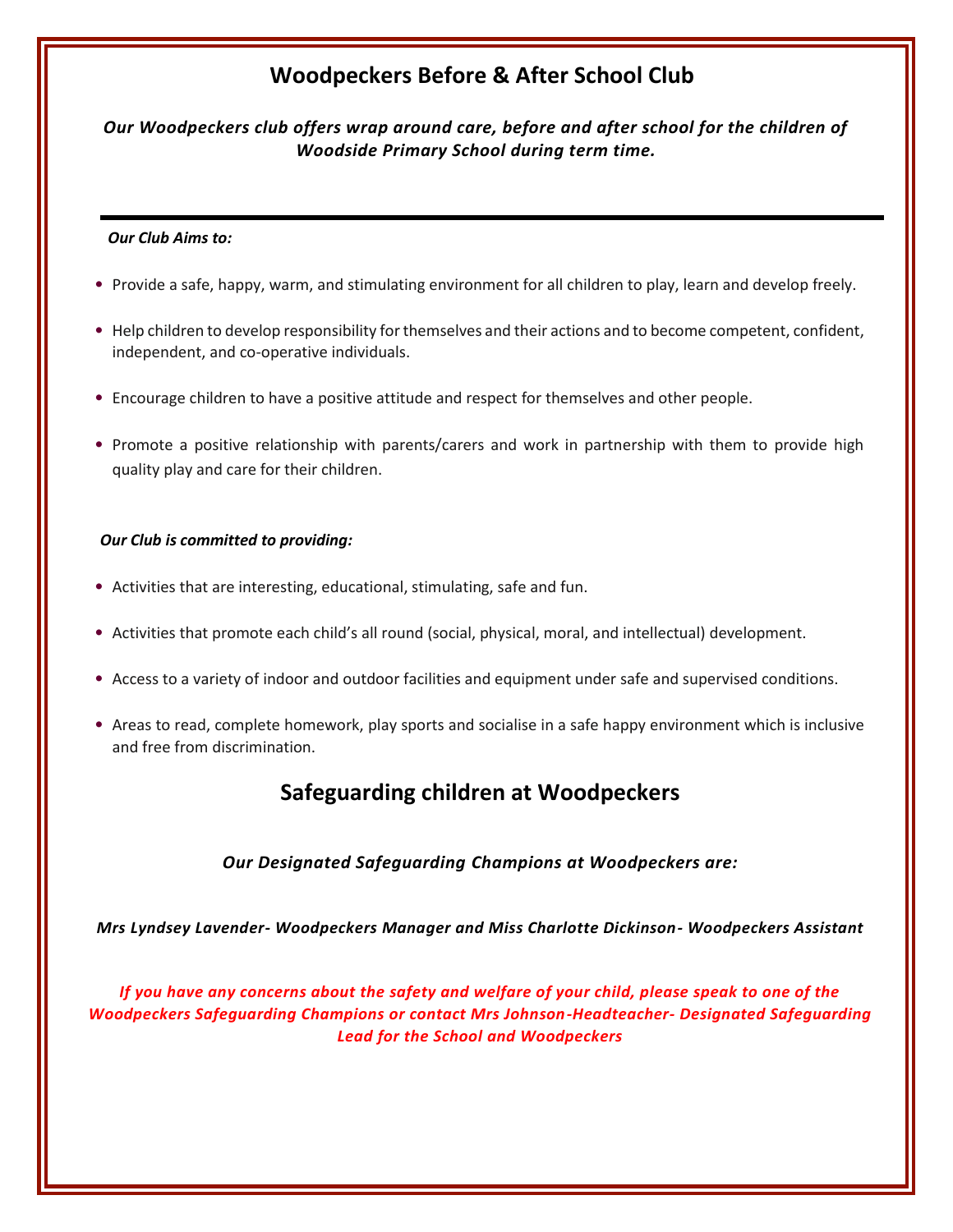#### **Session Prices**

#### **Breakfast Club Sessions – includes drinks and breakfast**

**Option 1: 7:30am – 8:30am - £4.25 Option 2: 8:00am – 8:30am - £3.00**

Breakfast Club is open from 7:30am until 8:30am and is in Woodpeckers during term time only *(not on inset days or when school is otherwise closed).*

Our Breakfast club provides your child with a healthy breakfast which consists of cereals, toast, porridge, fruit, and milk. We will promote independence by encouraging the children to help prepare breakfast and to clear away after. Children then choose supervised activities including, reading, games, accessing our school Chromebooks and outdoor play. At **8:45am** the children will be taken to their classrooms by a member of the Woodpeckers staff.

#### **After School Club Session - includes drinks and healthy snacks**

**Option 1: 3:00pm – 4:30pm -£5.00 Option 2: 3:00pm – 5:00pm -£6.75 Option 3: 3:00pm – 5:30pm -£8.50**

After school club is open during term time only *(not on inset days or when school is otherwise closed).* We provide healthy snacks, including fresh fruit and vegetables. Independence is promoted by encouraging the children to prepare their own snacks and to clear away after themselves. Fresh drinking water and milk are always available.

*The food provided is not intended as a substitute for a main evening meal. Please inform staff if your child has any dietary requirements.* 

#### **Payment Terms and Booking In**

*Please note:* The school is a nonprofit-making organisation, and all extra funds will be used for the benefit of the children. However, we do need to cover costs and we will ask that fees are paid in a timely manner. In the event of unpaid fees, regrettably your child will not be able to attend the club until fees are paid.

Fees will be available to view on 'Arbor' (fees will be available on your account from the first week of the current half term). All payments must be made in FULL the Friday before the last week of the half term. The payment date will be sent out by text message at the beginning of the new half term and subsequent reminders throughout the half term. We accept cash, online payment, and childcare vouchers. Please contact the Manager if you wish to discuss payment terms further.

Places will be allocated on a first come first served basis and in the event of the club being at capacity, we will keep a waiting list.

**To reserve your place please complete the booking form and return to us via email or the school office. We are flexible with bookings and take adhoc or short notice bookings as long as there are spaces available on the day. Please contact the Manager on the number provided Monday – Friday during school hours alternatively contact the school office.**

#### **Changes to Days and Cancelling your Place**

One weeks' notice of termination is required for permanent weekly bookings, there is no reimbursement for any sessions missed, unless 24hrs notice is given by text, telephone, or email. If you need to change the days that your child attends, please contact the Manager. We will try to accommodate such changes wherever possible.